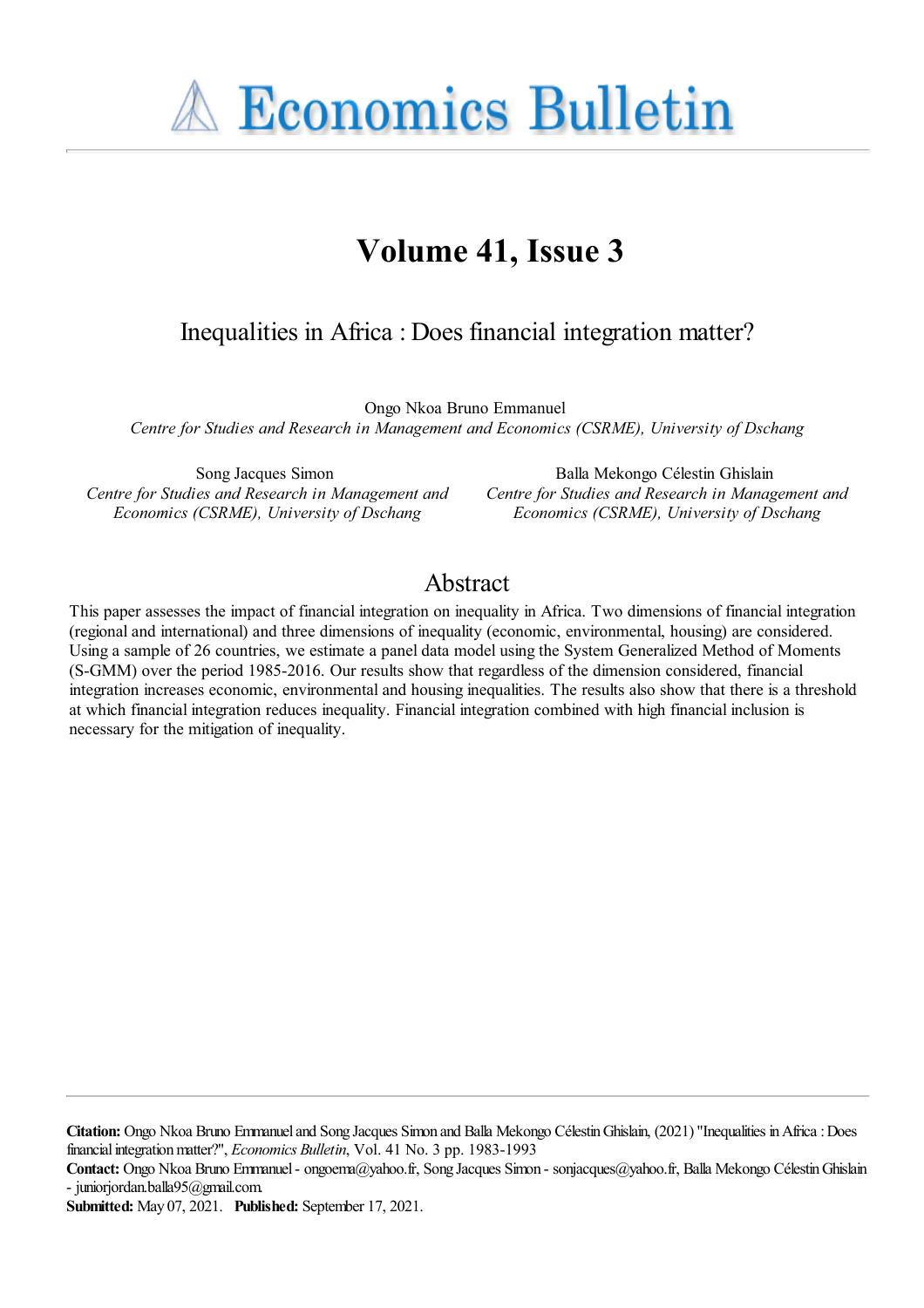## **1. Introduction**

Financial Integration (FI) continues to emerge as a global necessity that does not leave Africa indifferent, and fuels abundant literature. According to Lane and Milesi-Ferretti (2017), the level of International Financial Integration (IFI) in Africa increased from 1.018 in 1985 to over 3.896 in 2017. During the same period, financial regionalization efforts supported by the African Union Commission (AUC) and the African Development Bank (AfDB) are on the rise. Specifically, the African banking sector has grown rapidly, driven by banks of African origin. In 2017, over 16 banks of African origin were present in at least ten or more countries. The major Pan-African actors that have grown significantly from 1990 to 2017 are: Standard Bank (South Africa), Ecobank (Togo), and United Bank of Africa (Nigeria). This banking expansion has significantly boosted the pace of Regional Financial Integration (RFI), particularly because most of these banks are members of conglomerates that have activities in sectors other than banking (Ekpo and Chuku, 2017). The high growth in the level of financial globalization, coupled with the proliferation of Pan-African banks, dominates the continent's financial system. However, this financial upturn is occurring at the same time as multiple forms of inequality are increasing. While income inequality has dominated analysis, an acceleration of multidimensional inequalities is being witnessed because of a poorly inclusive and inappropriate infrastructural transformation. However, this puts pressure on both housing problems and living conditions. These inequalities are clearly visible in the development's extent of slums or insalubrious neighborhoods, noise, and olfactory pollution.

The configuration of inequalities in Africa is complex. Seven of the ten most unequal countries in the world are in Africa, mainly in Southern Africa. Indeed, Sub-Saharan Africa has 199.5 million people, or 80 percent of the urban population living in slum areas of major cities (UN-Habitat, 2018). The percentage of the urban population living in slums in Mozambique increased from 75.6% in 1990 to 80% in 2007, from 66.4% to 67.7% in Malawi, and from 4% to 17.9% in Zimbabwe (UN-Habitat, 2018). Income inequality reinforced this housing inequality. The Gini index in 2010 was 0.529 in Africa, compared to 0.509 for cities in Latin America and the Caribbean, and 0.305 for the European area (Standardized World Income Inequality Database, 2019). Furthermore, Africa produces 62 million tons of urban waste per year, an average of 0.65 tons per person per day (UN Environment, 2018). The production of household waste is expected to reach 442 million tons per year in 2025. This is because of poorly controlled urban population growth. The African Union (2015) stresses that the realization of the continent's strategic economic development plan depends on reducing inequalities, which remain a genuine threat to Agenda 2063. The United Nations Development Programme (UNDP, 2017), in the context of the Sustainable Development Goals (SDGs) adopted by the United Nations in 2015, notes an acceleration of income inequalities in Sub-Saharan Africa between 1991 and 2011. Africa remains the most unequal region in the world.

Global financial liberalization dates back to the early 1970s with the pioneering studies of McKinnon (1973) and Shaw (1973). The research mainly includes two dimensions: the deregulation of domestic financial sector and the account capital opening (Batuo and Asongu, 2015). Thus, this refers to a diminished role of Government and an increased role of international capital (Abiad *et al.,* 2008). The resurgence of income inequalities is associated with dramatic changes in countries' net external financial positions. Although the growth of cross-border capital holdings in terms of global GDP has slowed considerably, the levels still remain very high. Implicit in these findings is the question of the link between the process of financial openness and income inequality.

The literature on inequality considers three orientations: first is the construction of indicators (Atkinson, 1997); second are the effects of inequalities on economic and mesoeconomic variables (Lachaud, 2006); and, third, the determinants of inequalities. Thus, the literature distinguishes three types of determinants. First are socioeconomic determinants such as population density, natural resources, education, household size, aid, government spending, and investments (Fosu, 2018; Saidon *et al.,* 2013). Second are institutional determinants such as democracy, governance, colonial origin, and ethno-linguistic fragmentation which play a major role in shaping inequality (Bigstein, 2018). Third are financial determinants including financial capital, whose level varies according to the degree of financial liberalization, level of globalization, and the extent of financial crises (Ni and Liu, 2019; De Haan *et al.,* 2017).

The consolidation of theoretical milestones to distinguish the nature, consequences, and causes of inequalities has favored the emergence of two approaches. The optimistic approach (less explored) and the pessimistic approach emphasize that inequality give rise to disparities and poverty. Financial integration matters to the processes of economic growth and development. Its induced effects are fairly well documented and more or less consensual in the literature (Erauskin and Turnovsky, 2019). Financial integration is a means of channeling financial resources over time and across borders, contributing to some extent to risk mitigation (Merton and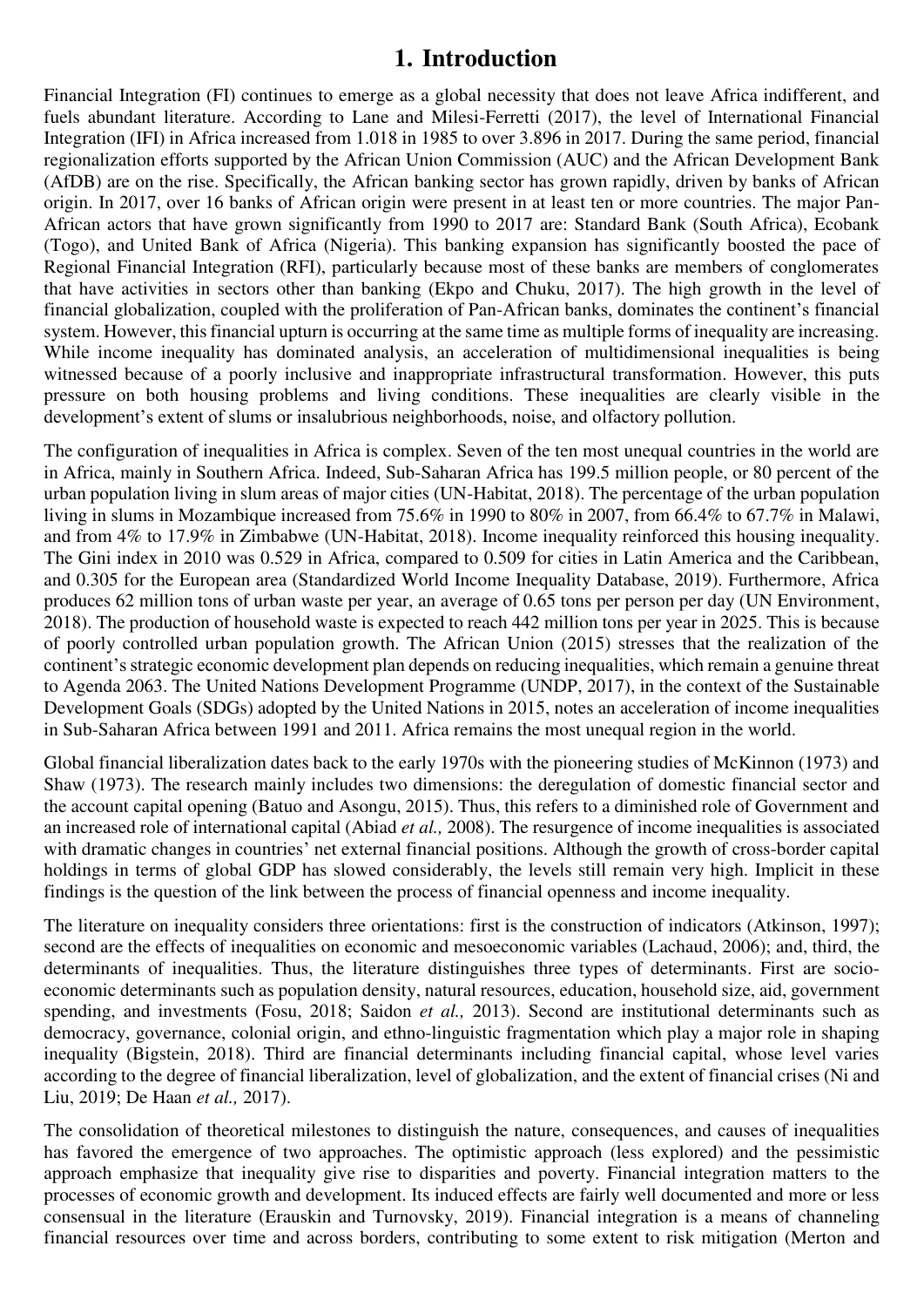Bodie, 1995). It reduces financial frictions, transaction costs, and information asymmetries (Allen and Santoméro, 1997). Also, it improves efficiency in capital allocation, savings mobilization, uncertainty management, and transaction facilitation (Seven and Coskun, 2016). Although financial liberalization has laid the foundation for financial market integration, income inequality appears to be increasing. However, the reduced costs of investing and borrowing abroad made easy by financial integration favor capital owners and thus increase inequalities (Erauskin and Turnovski, 2019).

Following this theoretical framework and drawing on empirical methodologies widely documented in the literature, the aim of this paper, which is its originality, is to examine the impact of financial integration on three dimensions of inequalities in Africa. To this end, a sample of 26 African countries was considered over the period 1985-2016, and the System Generalized Method of Moments (S-GMM) was also applied. Overall, the results show that RFI and IFI increase economic, environmental, and housing inequalities in Africa. Moreover, there are thresholds at which RFI and IFI reduce inequalities. To this end, and more specifically, the study contributes to the literature on the subject in three ways. First, it incorporates the two levels of financial integration, namely RFI and IFI, as relevant indicators of the multidimensional inequalities observed in Africa. This is in contrast to studies that have focused solely on the international aspect of financial integration. Thus, the disaggregated indices better illustrate their relevance to inequality. Second, it complements and enriches empirically literature by considering income, housing, and environmental inequalities. In all likelihood, there are no studies on the subject, yet Africa should be a privileged territory because of its strong demographic growth and the vulnerabilities it continues to face. Finally, it shows its polysemic nature, which can be understood by considering disaggregated indices in order to make relevant recommendations.

The rest of the article is structured as follows: The second section identifies some stylized facts, the third presents a synthesis literature review, and the fourth outlines the empirical strategy adopted. The fifth discusses the results. The sixth section concludes and suggests some policy recommendations.

# **2. Some Stylized Facts**

Two stylized facts emerge from the observations of financial integration and inequalities in Africa.

### **Financial integration improves in Africa**

Figure 1 shows that the RFI index has been decreasing since 2001. This shows an improvement in regional financial integration. The same is true for the level of international financial integration, which has been steadily increasing in Africa over the period 1985-2016. The consolidation of banking activities across the continent and the many transactions related to FDI and portfolio investments seem to reinforce the idea that Africa is becoming financially integrated.



Figure 1. Evolution of RFI and IFI in Africa (1985-2016)

Source: Authors from IMF international financial statistics (2018).

#### **Inequalities persist in Africa**

Figure 2 shows a saw tooth pattern of inequalities in income, environmental aspect, and housing. However, inequalities in Africa appear to be decreasing, yet they persist. Since 2000, when the Millennium Development Goals (MDGs) were implemented, the fight against inequalities has never been more prominent. Developing countries, particularly those in Africa, have been working to reduce inequalities despite the difficulties associated with the quality of institutions.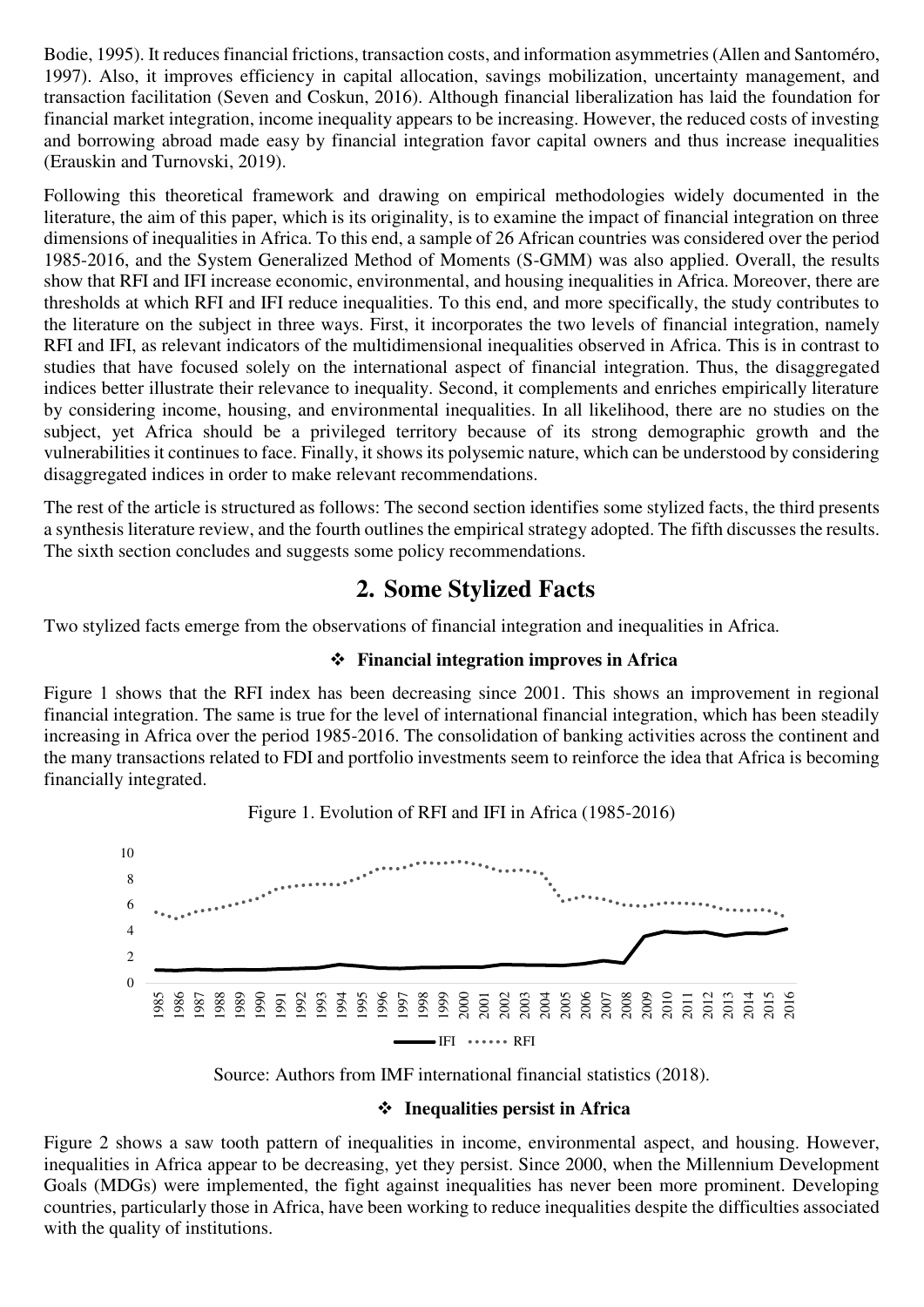Figure 2. Evolution of inequalities in Africa (1985-2016)



Source : Authors from SWIID (2018), UN-Habitat (2018), UN-Environment (2018).

These two graphs show that financial integration has improved over the period 1995-2016, while inequalities has continued to increase over the same period. Thus, there would be a negative correlation between financial integration and inequalities.

# **3. Literature Review**

This section summarizes the theory and empirical evidences on the effects of financial integration on inequalities.

### **3.1. Financial Integration and Inequalities: A Theoretical Deduction**

At the outset, it is important to understand the concepts of financial deregulation and capital account openness. Financial deregulation is a process undertaken by public authorities to change the financial sector in favor of competition by removing regulations in order to improve the efficiency of financial markets and intermediaries, thereby facilitating the financing of the national economy. The capital account openness refers to the removal of restrictions on the movement of capital flows into and out of the economy. The combination of these two concepts leads to globalization. Theoretical perspectives on the link between financial integration and inequalities can be divided into two distinct viewpoints. They are pro-globalization theorists who argue that globalization is associated with the reduction of inequalities through economic growth and anti-globalization theorists who conclude that inequalities are rising with globalization. Following the seminal work of Kuznets (1955) who established an inverted U-shaped path of income inequality during economic development, three hypotheses have emerged. First is the inverted-U hypothesis through the contribution of Greenwood and Jovanovic (1990) who developed a theoretical model predicting an inverted-U-shaped relationship between financial development, income inequality, and economic development. Second are the narrowing inequality hypothesis with Banerjee and Newman (1993) and Galor and Zeira (1993) who highlighted that financial development leads to a reduction in income inequality as the poor gain more access to financial services. Finally, it entails the widening inequality hypothesis with Gregorio (1996) who laid the groundwork for an endogenous life-cycle model where individuals face borrowing constraints.

However, the Stolper-Samuelson theorem<sup>1</sup> predicts that global integration increases income inequality in developed countries and decreases inequality within developing countries. Several theoretical contributions have shown flaws in the Stolper-Samuelson assumptions and have identified various potential channels and implications of how globalization shapes income inequality. For example, the 'race to the bottom' theory (Sinn, 2003) argues that the pressure of globalization on tax rates and regulations contributes to lower public spending and less redistribution. From this perspective, globalization is expected to increase income inequality after taxes and transfers. Authors emphasizing the 'dark side of globalization', such as Stiglitz (2004), argue that globalization is responsible for redistributive activities and the reduction of social security systems. Demirguc-Kunt and Levine (2009) found that improved financial markets, contracts, and intermediaries appear to be beneficial in expanding economic opportunities and reducing inequality at the same time. Certainly, financial integration by improving the efficiency of capital allocation, through the reduction of credit constraints, contributes to the reduction of income inequality (Thornton and Tommaso, 2020). The literature suggests various

 $\overline{a}$ 

<sup>&</sup>lt;sup>1</sup>This theorem originates from the work of Stolper and Samuelson (1941).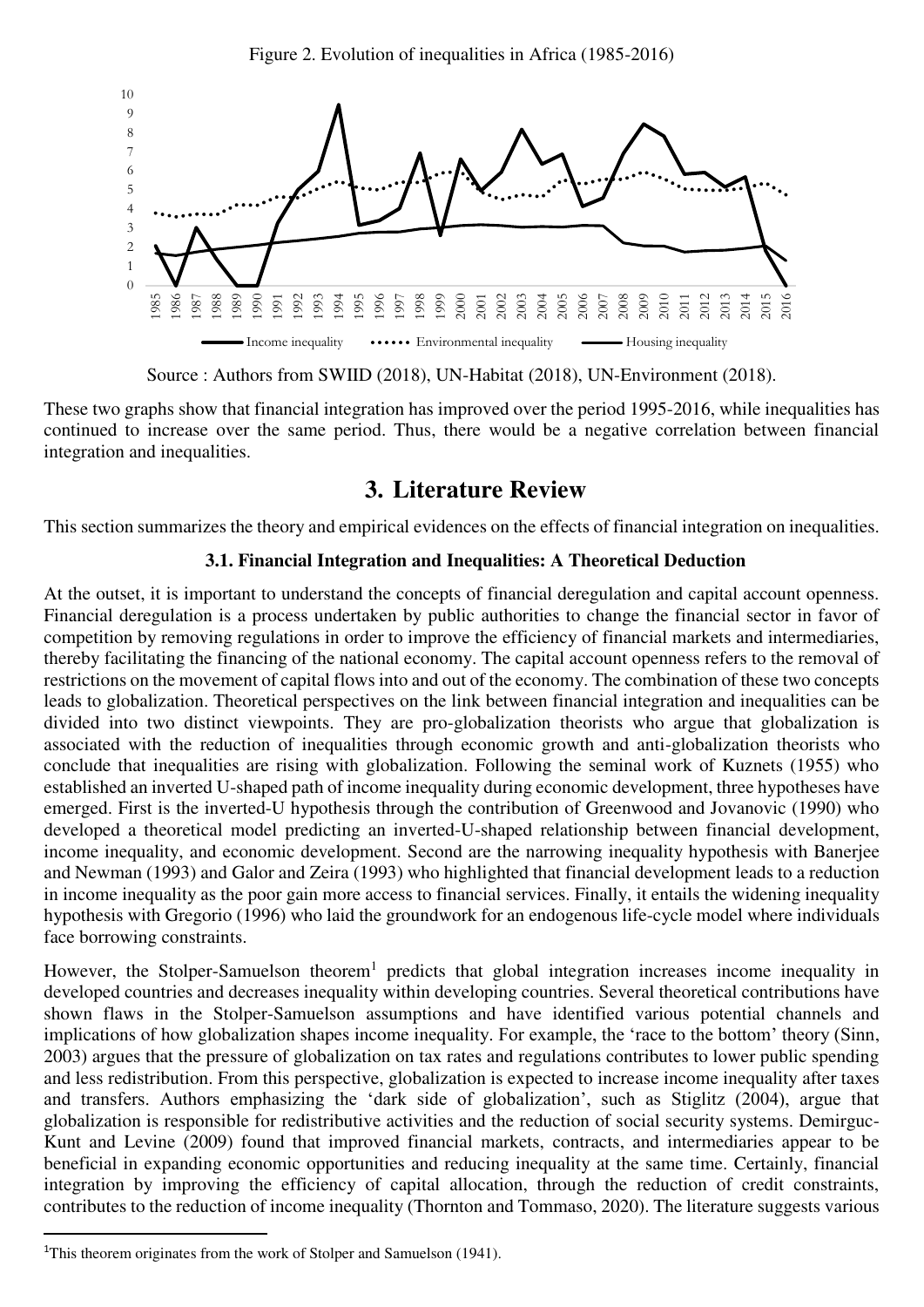mechanisms through which financial integration can affect income inequality with different implications for growth, investment, and productivity. In the neo-classical framework, all effects are generated by capital flows. In the standard model, the opening of international capital markets generates abundant capital flows to countries, thus speeding up divergence in poor countries (Bonfiglioli, 2008).

### **3.2. Financial Integration and Inequalities: An Empirical Synthesis**

The empirical evidence evaluating the theoretical positions is non-consensual because of the measures of globalization and income inequality, the sample of countries, and the estimation technique. The effects of financial integration on income inequality have been assessed in both multi-country and single-country investigations. However, Stiglitz (2013) found that financial integration disproportionately benefits the poor and increases income inequality. However, three levels emerge from the empirical literature. The first, which emphasizes linear effects, highlights that more (less) financial integration tends to be associated with less (more) income inequality. Thus, the linear effects of financial integration on income inequality are non-consensual. Financial integration can increase (Beck et al., 2000) or reduce income inequality (Bumann & Lensink, 2016). A second level highlights non-linear effects of financial integration on income inequality illustrated through a Ushaped and an inverted U-shaped relationship (Law *et al.,* 2014). A third level highlights mixed effects of financial integration on income inequality (Rodrik, 1998; Stiglitz, 2000).

Adams (2008) found that the IF increased inequality, and did not reduce the income gap. Bergh and Nilsson (2010), in a sample of 79 countries over the period 1970-2005, showed that the IFI measured by the freedom to trade internationally (trade taxes, tariffs, trade barriers, and controls) increases inequality. Florian et al. (2017) using panel data in a sample of developed and developing countries found that the IFI increased income inequality. Parc (2017) and Bumann and Lensink (2016) have shown that the IFI (as measured by financial depth through the liberalization of capital accounts) reduces income inequality. Erauskin and Turnovsky (2019) using simulations in a sample of 96 developed and developing countries over the period 1970-2015 find that the IFI increases income inequality. Ifeakachukwu (2020) using econometric techniques based on a vector error correction model found that the IFI increased income inequality in Nigeria over the period 1981-2018.

Jaumotte *et al.* (2013) pointed out that trade liberalization (measured by the ratio of exports and imports to GDP) is associated with reduced income inequality, while globalization (measured by the ratio of cross-border assets and liabilities to GDP) and foreign direct investment (measured by inward foreign direct investment), on the other hand, are associated with more inequality. They also found technological progress to be an important force driving inequality. Furthermore, Inekwe *et al.* (2018) found that FI increases net income inequality while it reduces market income inequality.

# **4. The Empirical Strategy**

It presents the model, justifies the estimation technique, and underlines the data sources.

### **4.1. The Empirical Model**

The empirical model is inspired by the work of Inekwe *et al.* (2018) and Erauskin and Turnovski (2019) who link financial integration to income inequality. The model specification is given by the equation (1) below.

*Inequalities<sub>it</sub>* = 
$$
\beta + \alpha
$$
*Inequalities<sub>it-1</sub>* +  $\pi I F_{it} + \gamma X_{it} + t_i + \delta_t + \varepsilon_{it}$  (1)

Here, Inequalities represents the index of inequalities of country *i* at time *t.* Contrary to previous studies, there are captured by three measures: (i) Income inequality describe the income gap between the affluent who can afford better living conditions and those living below the monetary poverty line (Mahmmod and Noor, 2014). Thus, the Gini coefficient was employed; (ii) Housing inequality describes disparities in access to the type of housing and characterization of occupied housing (Kanbur and Zhuang, 2013). Recently, according to UN Habitat (2018) and Aizawa *et al.* (2020), housing inequality refers to inadequate housing where the inhabitants suffer one or more of the following household deprivation criteria: lack of access to an improved water source, lack of access to improved sanitation facilities, lack of sufficient living area, lack of housing durability, and lack of security of tenure. They measure housing inequality by the rate of population living in inadequate housing over the total population; (iii) Environmental inequality is of particular interest in development studies because their unrationalised management causes further inequalities. Environmental inequalities describe socio-ecological and socio-environmental disparities in access to the life quality, exposure to olfactory nuisances, and risks (Durand and Jaglin, 2012). These inequalities reflect poor waste management. They are measured by the percentage of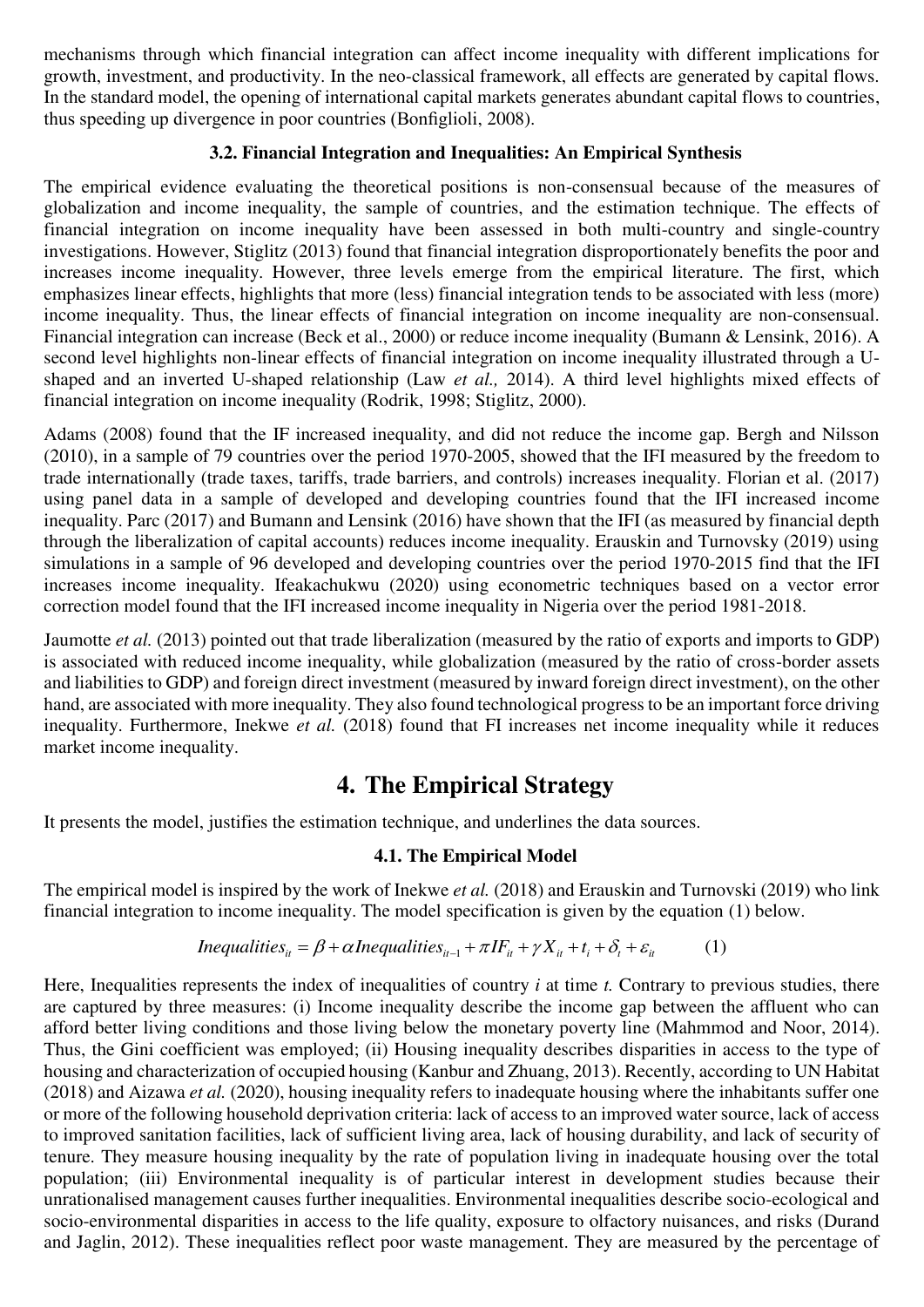the population who live in neighborhoods where waste is not collected and treated on the rate of the total population of the city (Durand, 2012). They are the subject of renewed interest in development studies because their lack of rationalized management leads to other inequalities; Inequalities<sub>it-1</sub> is the index of inequalities lagged by one period, while IF<sub>it</sub> is the matrix of interest variables that describe the RFI (difference between a country's interest rate spreads of credit market and those of a regional average<sup>2</sup>) and the IFI (sum of external assets and liabilities as a percentage of GDP). These are quantity-based measures that seek to quantify the amount of capital flows between economies (Bonfiglioli, 2008; Erauskin and Turnovski, 2019). *ti* captures the unobserved countryspecific effects,  $\delta t$  takes into account the time-specific effect common to all countries, and  $\varepsilon_{it}$  is the error term.

Xit is the matrix of other explanatory variables composed of: (i) real GDP per capita, which captures the standard of living of the population; (ii) domestic investment which is approximated by Gross Fixed Capital Formation as a percentage of GDP (GFCF); (iii) the unemployment rate is measured by the number of unemployed persons aged 15-34 years, as a proportion of the total number of this population group. This unemployment rate contributes to increasing inequality; (iv) the democracy index is measured by the way representatives are appointed; (v) financial development is measured by domestic credit to the private sector as a percentage of GDP (Credit); (vi) the human development index (HCI) is measured by the average number of years of education per worker.

#### **4.2. Estimation Technique**

The panel Ordinary Least Squares (OLS) estimator was first retained in order to perceive the weight of different relationships put forward in equation (1). However, potential endogeneity problems are not addressed by this method. In order to take advantage of panel data and to solve potential endogeneity problems, the Generalized Method of Moments (GMM), whose First Difference Generalized Method of Moments (FD-GMM) estimator was introduced by Arellano and Bond (1991) and Arellano and Bover (1995), was resorted to. Subsequently, Blundell and Bond (1998) improved the FD-GMM estimator by developing the System Generalized Method of Moments (S-GMM) estimator, which is more appropriate for solving endogeneity problems. The advantage of S-GMM modeling lies because it allows the endogeneity of the explanatory variables of interest and the other explanatory variables to be corrected. While S-GMM seems in theory more efficient than FD-GMM, it uses more instruments than the latter which makes it particularly inappropriate when the individual dimension is small. Thus, this method was used because it is expected that there exists an endogenous relationship between explanatory variables and inequality measures. To solve this problem, instruments are introduced. As instruments, the first differences of the explanatory variables were used by their values lagged by at least one period in level. As for their level values, they are instrumented by the most recent first difference values<sup>3</sup>. Also, the tests of model over-identification (Hansen test), error autocorrelation (AR1 and AR2), and the Windmeijer (2005) correction were performed to validate the results of our specifications.

#### **4.3. Data**

The study covers 26 African countries (see Appendix Table A.I). The time horizon covers the period 1985-2016. However, for methodological reasons, the study period is divided into four to obtain nine sub-periods. The choice of period is dictated by the availability of data obtained simultaneously from the countries in the sample. The data are drawn from several sources. Data on macroeconomic variables are from the World Bank Database (2019) and Penn World Table 9.1. Inequality-specific data are taken from the Standardized World Income Inequality Database (SWIID) and UN-Habitat (2018). Data on institutional variables are from Polity IV Project Online (2019). The RFI measure is by Ekpo and Chuku (2017) whose data are gotten from IMF International Financial Statistics<sup>4</sup>. The data on IFI is from the External Wealth of Nations mark II database by Lane and Milesi-Ferretti (2007) and its update. The descriptive statistics contained (see Appendix Table A.II) show overall little fluctuation between variables. However, the correlations between the different variables used are not high enough to create serious problems of multicollinearity (see Appendix Table A.III).

### **5. Results and Discussion**

The results of the basic model and of the robustness analysis were presented.

l

<sup>&</sup>lt;sup>2</sup>A decrease in this difference implies an increase in regional financial integration (Ekpo and Chuku, 2017). <sup>3</sup>See (Roodman 2009).

<sup>&</sup>lt;sup>4</sup>For more details on the construction of this variable, see Ekpo and Chuku (2017).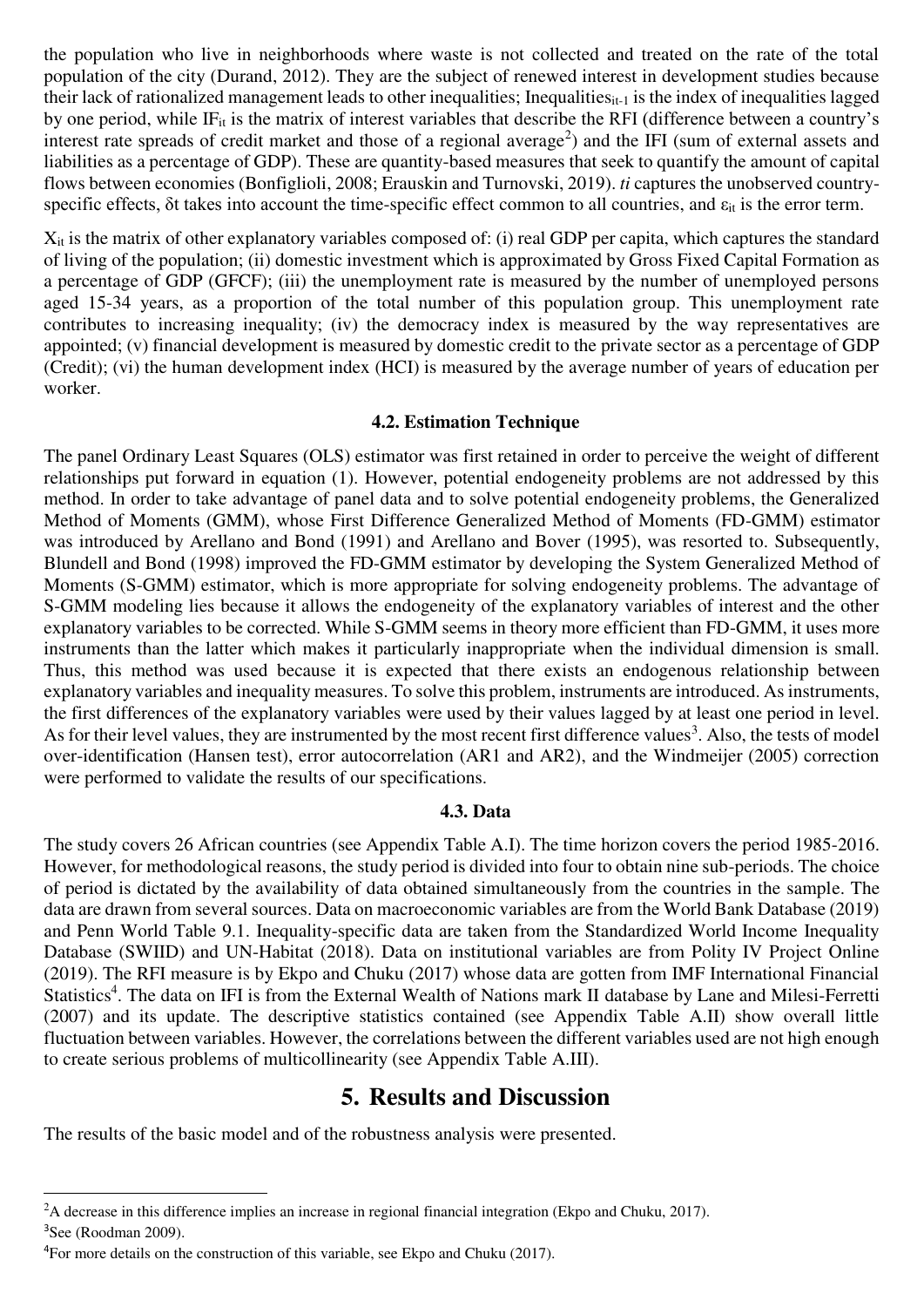#### **5.1. Basic Regression Results**

Despite concerns about potential endogeneity problems, some interesting elements emerge from the OLS results. Indeed, the coefficients of the RFI are negative and significant in the specification with income inequality as the dependent variable, although not significant for housing inequality. Moreover, in the specification with environmental inequality as the dependent variable, the RFI coefficient is positive and significant. Furthermore, the coefficients of the IFI are systematically positive and insignificant in the specifications with income and environmental inequality as dependent variables. These particular results will not necessarily hold in the more robust system GMM regressions.

The results of the S-GMM regressions were presented according to the two aspects of financial integration and for each measure of inequalities (income, environmental, and housing). Overall, the results show a memory effect. Recorded income inequality is negatively influenced by the level of previous income inequality, which is the opposite of housing and environmental inequalities. The regional financial integration variable is negative and is significantly related to all three selected inequality measures. This result proves that an increase in regional financial integration, represented by a reduction in RFI, is associated with higher levels of income, environmental, and housing inequalities. However, since the statistical and economic significance do not coincide, it is important to check the economic and quantitative extent of the amplifying effect of RFI on the inequality measures by multiplying the coefficient of RFI,  $0.0000312$ ,  $0.00011$  and  $0.00000857$  by its standard deviation<sup>5</sup>, 7167 (see Appendix Table A.II). Thus, this results to 0.22, 0.79, and 0.061 for the three inequality measures. In more practical terms, this result implies that a one standard deviation decrease in the RFI will lead on average to an increase in income, environment, and housing inequalities of 0.22, 0.79 and 0.061 point respectively.

The results for the international financial integration variable show a negative relationship with the selected inequality measures. The measure of international financial integration has a negative and significant coefficient of the order of 0.0555, 0.531, and 0.0118 in the three specifications incorporating the inequality measures. Two arguments can justify these results. First, the lower cost of credit generated by a liberalized market will be favorable to bank account holders and investors, who will be able to make capital investments, increase their income, and acquire more real estate (Inekwe *et al.,* 2018; Erauskin and Turnovski, 2019). This situation pushes the owners of capital to grab viable and developed land at the expense of those excluded from the conventional financial system, and to invest in production activities that degrade the environment (Arestis and Caner, 2009). Second, the capital inflows generated by the IFR and IFI favors the development of industrial production zones in which there are strong inequalities due to wage disparities. These zones stress the phenomenon of rural exodus, which increases impoverishment with consequences for the environment and housing (Gereffi, 2009).

The consideration of regional financial integration complements the results obtained by Erauskin and Turnovski (2019). Moreover, the coefficients obtained for the variable RFI are larger than those for IFI. Two arguments can explain this. First, direct investment supported by RFI promotes the development of cross-border credit activity while discouraging financial inclusion, which increases income and housing disparities with effects on environmental quality. Second, the RFI creates some exclusion in the bank credit market as only actors with a special status and a large portfolio of assets can benefit from it. In sum, the RFI explains inequality better, in so far as it directly affects credit conditions and de facto the income of populations, while admitting that the two other forms of inequality retained in this paper are intrinsically linked to income inequality. This result is particularly interesting in the light of two facts. The first fact is related to the situation of the countries of the two African monetary unions, namely;  $WAMU^6$  and  $CAMU^7$ . Indeed, both unions are characterized by a high level of RFI, but inequality seems to be more important in CAMU than in WAMU. Countries such as the Republic of Congo and Chad have higher levels of income, environmental, and housing inequality than Senegal and Togo, for example. Second, Mauritius and South Africa, which are among the most financially developed, also have mixed fortunes. South Africa is more unequal than Mauritius despite its high level of financial integration.

Results for variables measuring GDP per capita, investment (Gross Fixed Capital Formation/GDP) and financial development (domestic credit to the private sector/GDP) show that they take on the expected economic signs. This is because all three are negatively related to inequality measures. This implies that GDP per capita, domestic capital investment, and credit to the economy are important for reducing inequality in Africa. As for the control

l

 ${}^{5}$ De Nicolo and Juvenal (2014) and Ekpo and Chuku (2017) have used this procedure.

<sup>6</sup>West African Monetary Union.

<sup>7</sup>Central African Monetary Union.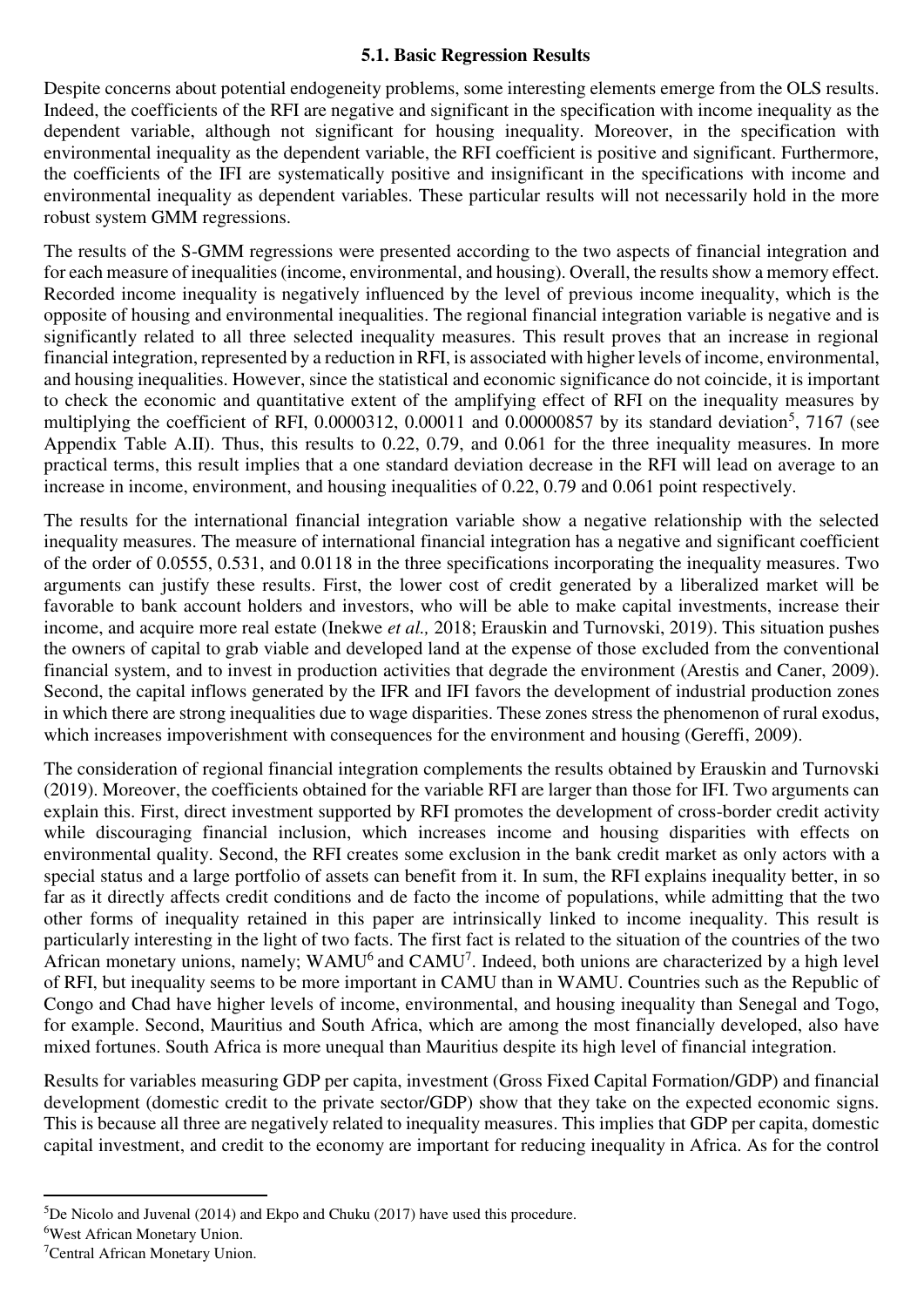variables, the results show that the human development index reduces income inequality, while unemployment amplifies environmental inequality as does democracy with income inequality.

A close examination of the model diagnostic test for over-identifying restrictions and instrument validity (i.e., Hansen test) indicates the null hypothesis of no correlation between instruments and residuals in all regression specifications cannot be rejected in Table I. This conclusion follows from the p-values associated with the Hansen test statistic. Furthermore, the test for second-order autocorrelation in the residuals shows that there is no secondorder serial autocorrelation in the residuals, which justifies not including more lags in the dependent variable in the right-hand side.

|                                 |            | Income inequality |             | <b>Environmental inequality</b> | <b>Housing inequality</b> |                  |  |
|---------------------------------|------------|-------------------|-------------|---------------------------------|---------------------------|------------------|--|
|                                 | <b>OLS</b> | S-GMM             | <b>OLS</b>  | S-GMM                           | <i>OLS</i>                | S-GMM            |  |
| Income inequality $(t-1)$       |            | $-0.464***$       |             |                                 |                           |                  |  |
|                                 |            | (0.045)           |             |                                 |                           |                  |  |
| $Environmental inequality(t-1)$ |            |                   |             | $0.345*$                        |                           |                  |  |
|                                 |            |                   |             | (0.185)                         |                           |                  |  |
| Housing inequality $(t-1)$      |            |                   |             |                                 |                           | $0.864***$       |  |
|                                 |            |                   |             |                                 |                           | (0.0514)         |  |
| RFI                             | $-0.023*$  | $-0.0000312***$   | $0.0312***$ | $-0.00011***$                   | $-0.008$                  | $-0.00000857***$ |  |
|                                 | (0.0119)   | (0.00857)         | 0.0118      | (0.00374)                       | 0.022                     | (0.00174)        |  |
| <b>IFI</b>                      | 0.0255     | $0.0555*$         | 0.00377     | $0.531***$                      | $-0.122***$               | $0.0118***$      |  |
|                                 | (0.0828)   | (0.029)           | (0.0215)    | (0.125)                         | (0.0150)                  | (0.0365)         |  |
| GDP per capita                  | $-0.0313$  | 0.0643            | $-0.0211$   | $-0.389***$                     | $-0.00127$                | $-0.0322***$     |  |
|                                 | (0.0424)   | (0.0419)          | (0.0294)    | (0.11)                          | (0.0340)                  | (0.0496)         |  |
| Investment                      | $-2.198$   | 0.0184            | $-4.731***$ | $-0.308**$                      | $10.67***$                | $-0.0544$        |  |
|                                 | (2.163)    | (0.0256)          | (1.077)     | (0.14)                          | (1.191)                   | (0.0064)         |  |
| Credit                          | $-0.00441$ | $-5.263**$        | $-0.601***$ | $-3.59***$                      | $-0.126***$               | $-1.307***$      |  |
|                                 | (0.0612)   | (2.401)           | (0.0202)    | (11.93)                         | (0.0319)                  | (0.398)          |  |
| <b>HCI</b>                      | $-1.128$   | $-1.914*$         | $1.339**$   | 2.035                           | $-2.231***$               | 0.0483           |  |
|                                 | (1.387)    | (1.084)           | (0.596)     | (5.49)                          | (0.312)                   | (0.193)          |  |
| Unemployment                    | 0.00315    | 0.142             | $0.224***$  | $2.128**$                       | 0.0234                    | 0.0222           |  |
|                                 | (0.0889)   | (0.136)           | (0.0421)    | (0.785)                         | (0.0260)                  | (0.0148)         |  |
| Democracy                       | 0.100      | $0.275***$        | $-0.158***$ | $-0.321$                        | 0.0250                    | 0.0105           |  |
|                                 | (0.116)    | (0.0953)          | (0.0488)    | (0.252)                         | (0.0433)                  | (0.0147)         |  |
| Constant                        | $8.076***$ | $8.533***$        | $3.571***$  | $-4.298$                        | $6.555***$                | 0.362            |  |
|                                 | (2.790)    | (2.471)           | (1.068)     | (9.005)                         | (1.181)                   | (0.52)           |  |
| <i><b>Observations</b></i>      | 651        | 202               | 651         | 202                             | 651                       | 202              |  |
| $R^2$                           | 0.256      |                   | 0.312       |                                 | 0.4125                    |                  |  |
| <b>Countries</b>                | 26         | 26                | 26          | 26                              | 26                        | 26               |  |
| <i>Instruments</i>              |            | 25                |             | 13                              |                           | 23               |  |
| AR(1)                           |            | 0.0458            |             | 0.015                           |                           | 0.0145           |  |
| AR(2)                           |            | 0.46              |             | 0.138                           |                           | 0.334            |  |
| Hansen test                     |            | 0.218             |             | 0.314                           |                           | 0.433            |  |

**Table I. Empirical impact of financial integration on inequalities in Africa** 

 Notes: \*, \*\*, and \*\*\* significance at 10%, 5%, and 1% respectively. Standard deviations robust to heteroscedasticity are in brackets.

Source: Authors.

 $\overline{a}$ 

#### **5.2. Robustness Analysis**

Table II establishes a U-shaped relationship between the RFI, the IFI and inequality to show that over the entire period studied, the effect is not linear. Thus, there is a regime where RFI and IFI reduce inequality and another where RFI and IFI increase inequality. The results show the existence of a U-shaped relationship between the RFI and income, environmental, and housing inequalities. Indeed, a decrease of one standard deviation of the RFI will lead on average to a decrease in income, environmental, and housing inequalities of 5.52, 1.61 and 0.61 points respectively. This continues until a certain point where the decrease of the standard deviation of the RFI (RFI2) will lead, on average, to a gradual increase in income, environmental, and housing inequalities of 0.0867, 1.16 and 0.0767 points respectively<sup>8</sup>. As for the IFI variable, the results suggest an inverted U-shaped relationship between income inequalities (Erauskin *et al.,* 2019). Indeed, the increase in the IFI leads to an increase in income, environmental, and housing inequalities of 1.44, 0.16 and 0.155 points respectively up to a certain level at which the increase in the IFI (IFI2) leads to a decrease in income, environmental, and housing inequalities of 0.172, 0.0332 and 0.0015 point. The inverted-U relationship between the IFI and income inequality has also been

<sup>&</sup>lt;sup>8</sup>These results are obtained from the transformation used earlier.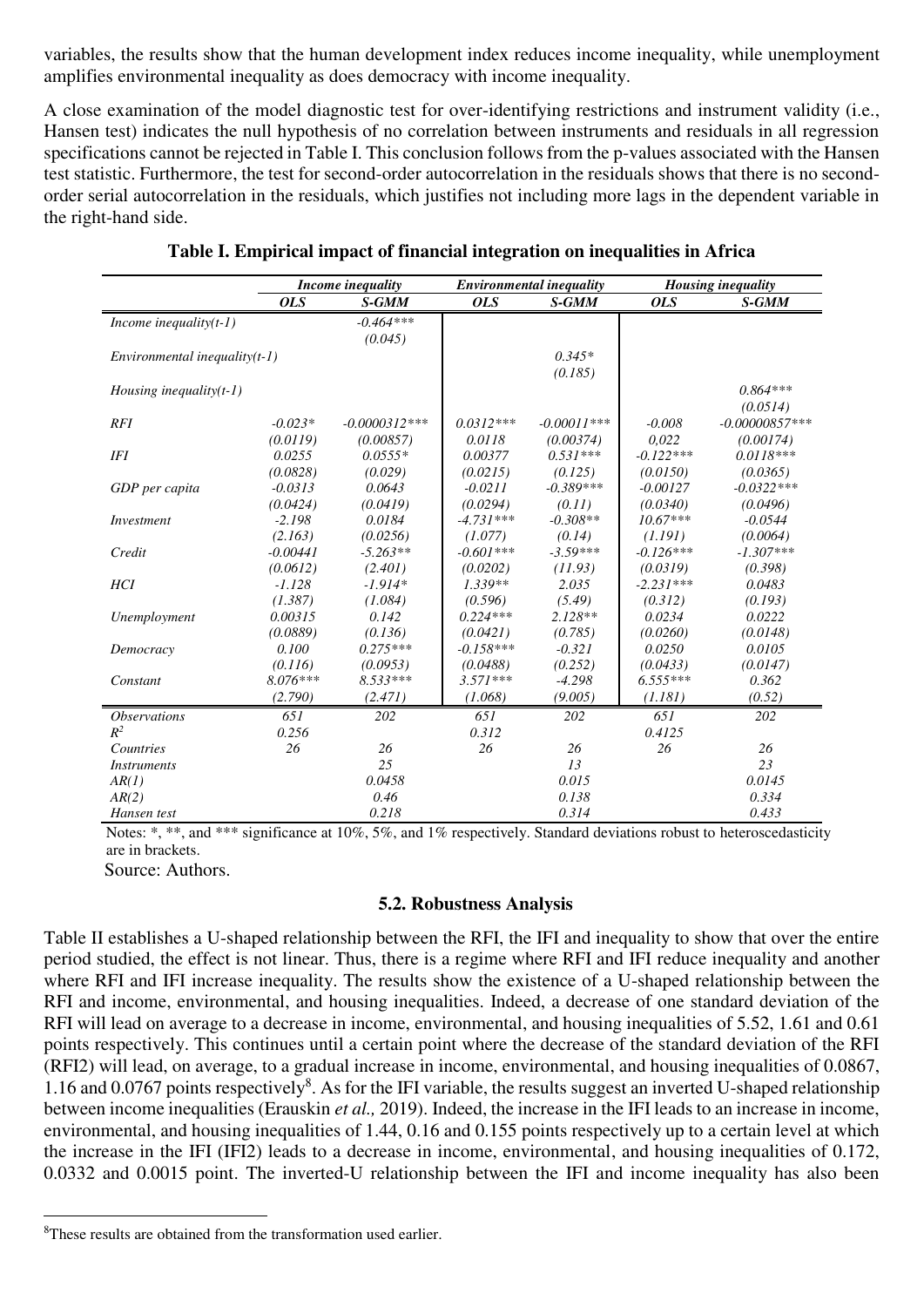highlighted by Erauskin and Turnovski (2019) with coefficients close to those obtained in this study, namely - 0.0025 and -0.0014. These results indicate a presumption of a non-linear impact between RFI, IFI, and inequality. Moreover, they reinforce the results obtained in Table 1. However, Table 2 reconfirms the important role of financial development in reducing inequality.

|                                 | Income inequality       |             |                                                            |              | <b>Housing inequality</b> |             |  |
|---------------------------------|-------------------------|-------------|------------------------------------------------------------|--------------|---------------------------|-------------|--|
|                                 | (2)<br>$\mathcal{L}(I)$ |             | <b>Environmental inequality</b><br>$\mathcal{L}(I)$<br>(2) |              | $\mathcal{L}(I)$          | (2)         |  |
| Income inequality $(t-1)$       | $-0.381***$             | $-0.413***$ |                                                            |              |                           |             |  |
|                                 | (0.177)                 | (0.149)     |                                                            |              |                           |             |  |
| $Environmental inequality(t-1)$ |                         |             | $0.581***$                                                 | $0.584***$   |                           |             |  |
|                                 |                         |             | (0.234)                                                    | (0.228)      |                           |             |  |
| Housing inequality $(t-1)$      |                         |             |                                                            |              | $0.834***$                | $0.764***$  |  |
|                                 |                         |             |                                                            |              | (0.738)                   | (0.158)     |  |
| RFI                             | $0.000770***$           |             | $0.000225***$                                              |              | $0.0000848**$             |             |  |
|                                 | (0.000217)              |             | (0.0000749)                                                |              | (0.00402)                 |             |  |
| IFI                             |                         | $1.440***$  |                                                            | $0.160***$   |                           | $0.155**$   |  |
|                                 |                         | (0.308)     |                                                            | (0.0295)     |                           | (0.0619)    |  |
| RFI <sup>2</sup>                | $-0.0000121$ ***        |             | $-0.000162**$                                              |              | $-0.0000107**$            |             |  |
|                                 | (0.00142)               |             | (0.00187)                                                  |              | (0.00149)                 |             |  |
| IFI <sup>2</sup>                |                         | $-0.172***$ |                                                            | $-0.0332***$ |                           | $-0.00149*$ |  |
|                                 |                         | (0.0351)    |                                                            | (0.0322)     |                           | (0.0764)    |  |
| GDP per capita                  | 0.0607                  | 0.0916      | 0.00628                                                    | 0.00364      | $-0.0231***$              | $-0.0156*$  |  |
|                                 | (0.058)                 | (0.0695)    | (0.00694)                                                  | (0.0285)     | (0.00725)                 | (0.0809)    |  |
| Investment                      | $-0.0669*$              | $-0.0668$   | $-0.0403**$                                                | $-0.0419*$   | $-0.0247$                 | $-0.0465**$ |  |
|                                 | (0.0339)                | (0.0512)    | (0.0173)                                                   | (0.0213)     | (0.0148)                  | (0.02)      |  |
| Credit                          | $-8.435***$             | $-8.688*$   | $-4.678***$                                                | $-5.831***$  | $-0.940**$                | $-2.923***$ |  |
|                                 | (1.922)                 | (4.358)     | (0.718)                                                    | (0.848)      | (0.358)                   | (0.797)     |  |
| <b>HCI</b>                      | $-5.672**$              | $-1.558$    | 0.18                                                       | $-0.438$     | $-1.135***$               | $-1.210**$  |  |
|                                 | (2.106)                 | (2.989)     | (0.54)                                                     | (0.512)      | (0.189)                   | (0.469)     |  |
| Unemployment                    | $0.816***$              | $0.561**$   | $0.247***$                                                 | $0.323***$   | $0.175***$                | $0.311***$  |  |
|                                 | (0.15)                  | (0.211)     | (0.0786)                                                   | (0.0713)     | (0.0227)                  | (0.0517)    |  |
| Democracy                       | $0.251*$                | 0.0756      | 0.0174                                                     | 0.00212      | 0.0298                    | 0.0249      |  |
|                                 | (0.126)                 | (0.2)       | (0.0334)                                                   | (0.0327)     | (0.0214)                  | (0.0248)    |  |
| Constant                        | $10.86***$              | 4.818       | 1.412                                                      | $2.380**$    | $1.587***$                | 1.443       |  |
|                                 | (3.705)                 | (5.681)     | (0.946)                                                    | (1.018)      | (0.494)                   | (0.95)      |  |
| <i><b>Observations</b></i>      | 202                     | 202         | 202                                                        | 202          | 202                       | 202         |  |
| Countries                       | 26                      | 26          | 26                                                         | 26           | 26                        | 26          |  |
| <i>Instruments</i>              | 25                      | 16          | 23                                                         | 23           | 23                        | 23          |  |
| AR(1)                           | 0.0365                  | 0.0214      | 0.025                                                      | 0.089        | 0.015                     | 0.026       |  |
| AR(2)                           | 0.682                   | 0.936       | 0.338                                                      | 0.238        | 0.317                     | 0.321       |  |
| Hansen test                     | 0.186                   | 0.131       | 0.217                                                      | 0.338        | 0.42                      | 0.282       |  |

|  |  |  | Table II. S-GMM regressions of quadratic linear impact of RFI, IFI on inequalities |
|--|--|--|------------------------------------------------------------------------------------|
|  |  |  |                                                                                    |

Notes: \*, \*\*, and \*\*\* significance at 10%, 5%, and 1% respectively. Standard deviations robust to heteroscedasticity are in brackets.

Source: Authors.

### **6. Conclusion**

This paper has analyzed the impact of financial integration on inequality in Africa. Emphasizing on the international and regional financial integration efforts over the last three decades, whose principal beneficiaries are African countries, an unexplored issue was theoretically and empirically studied. Previous studies have always analyzed the role of financial integration on income inequality but on panels of developed countries. The generalized method of moments on panel data was used. Thus, its estimates on a sample of 26 countries over the period 1985-2016 show that regional financial integration and international financial integration increase income, environmental, and housing inequalities. From these results, a consolidation of the financial integration process was recommended. This is coupled with an increase in the level of financial inclusion and regulation through implementing rules considering economic, environmental, and housing disparities.

### **REFERENCES**

Abiad, A., Nienke, O., and Kenichi, U. (2008) "The Quality Effect: Does Financial Liberalization Improve the Allocation of Capital?" *Journal of Development Economics* **87**(2), 270-282.

Adams, S. (2008) "Globalization and income inequality: Implications for intellectual property rights" *Journal of Policy Modelling* **30**(5), 725-735.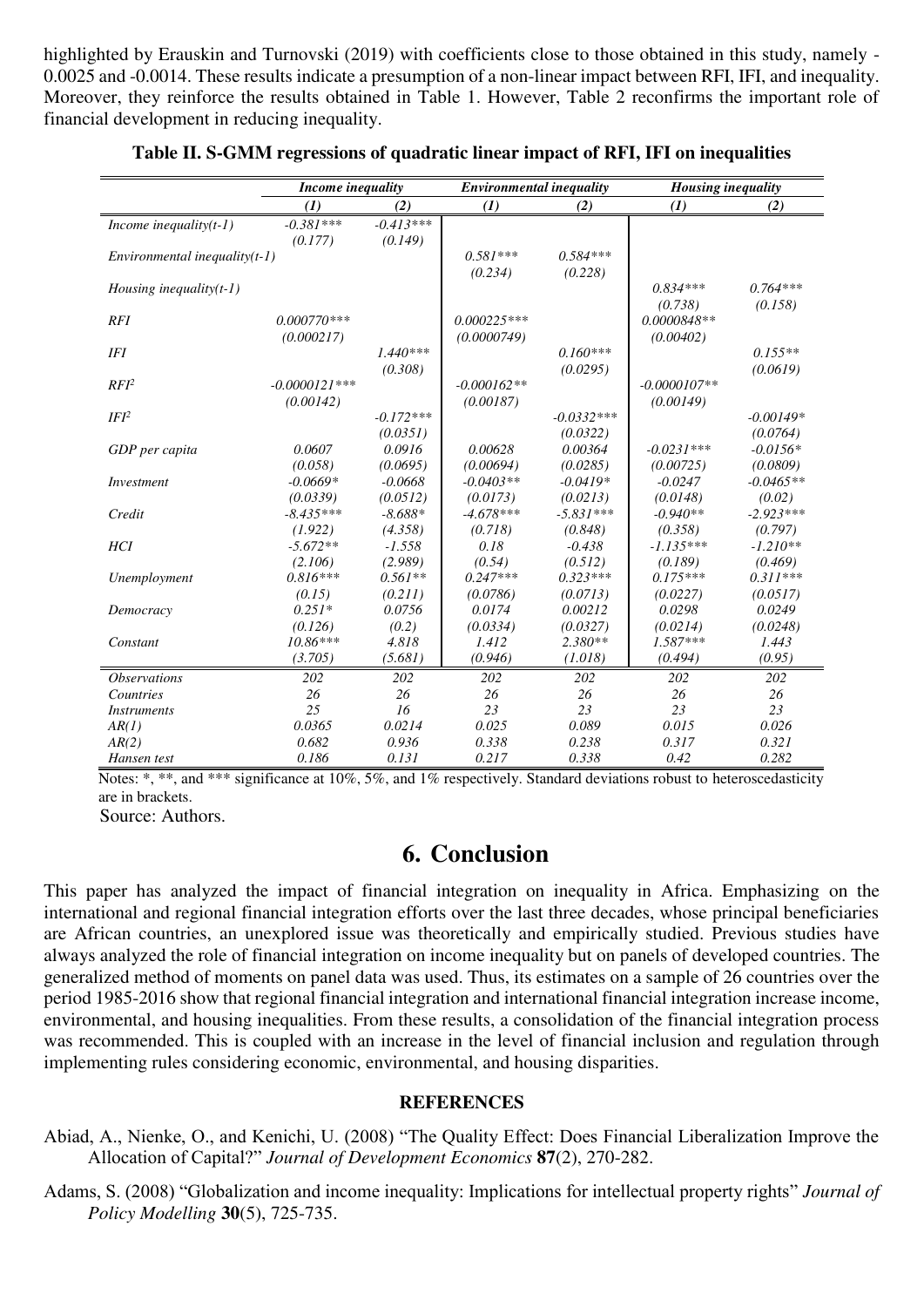- Adjaouté, K and J.P. Danthine (2004) "Equity returns and integration: is Europe changing?" *Oxford Review of Economic Policy* **20**(4), 555-570.
- Aizawa, T., Helble, M., and Lee, K. (2020) "Housing Inequality in Developing Asia and the United States: Will Common Problems Mean Common Solutions?" *Cityscape* **22**(2), 23-60.
- Allen, F and A.M. Santomero (1997) "The Theory of Financial Intermediation" *Journal of Banking and Finance* **21**, 1461-1485.
- Arellano, M and S. Bond (1991) "Some tests of specification for panel data: Monte Carlo evidence and an application to employment equations" *Review of Economics Studies* **58**, 277-297.
- Arellano, M and O. Bover (1995) "Another look at the instrumental variable estimation of error-components models" *Journal of Econometrics* **68**, 29-51.
- Arestis, P and A. Caner (2009) "Financial liberalization and the geography of poverty" *Cambridge Journal of Regions, Economy and Society* **2**(2), 229-244.
- Atkinson, A. (1997) "Bringing Income Distribution in from the Cold" *Economic Journal* **107**, 297-321.
- Banerjee, A.V and A.F. Newman (1993) "Occupational choice and the process of development" *Journal of Political Economic* **101**(2), 274-298.
- Batuo, M.E and S.A. Asongu (2015) "The impact of liberalization policies on income inequality in African countries". *Journal of Economic Studies* **42**(1), 68-100.
- Bekaert, G and C.R. Harvey (1995) "Time‐varying world market integration" *The Journal of Finance* **50**(2), 403- 444.
- Bergh, S and T. Nilsson (2010) "Do liberalization and globalization increase income inequality?" *European Journal of Political Economic* **26**, 488-505.
- Bigsten, A. (2018) "Determinants of the Evolution of Inequality in Africa". *Journal of African Economies* **27**(1), 127-148.
- Blundell, R and S. Bond (1998) "Initial Conditions and Moment Restrictions in Dynamic Panel Data Models" *Journal of Econometrics* **87**, 115-143.
- Bonfiglioli, A. (2008) "Financial integration, productivity and capital accumulation" *Journal of International Economics* **76**(2), 337-355.
- Bumann, S and R. Lensink (2016) "Capital Account Liberalization and Income Inequality" *Journal of International Money and Finance* **61**, 143-162.
- De Haan, J and J.E. Sturm (2017) "Finance and income inequality: A review and new evidence" *European Journal of Political Economy* **50**, 171-195.
- De Nicolò, G and L. Juvenal (2014) "Financial integration, globalization, and real activity" *Journal of financial stability* **10**, 65-75.
- Demirguc-Kunt, A and R. δevine (2009) "Finance and inequality: Theory and evidence" *Annual Review of Financial Economics* **1**, 287-318.
- Durand, M and S. Jaglin (2012) "Inégalités environnementales et écologiques : quelles applications dans les territoires et les services urbains ? " *Flux,* **89-90**(3), 4-14.
- Durand, M. (2012) "Mesurer les inégalités environnementales et écologiques dans les villes en développement : déchets et eaux usées à Lima" *Flux* **89-90**(3-4), 67-78.
- Edwards, S. (1997) "Trade Policy, Growth, and Income Distribution" *American Economic Review* **87**(2), 205- 210.
- Ekpo, A and C. Chuku (2017) "Regional financial integration and economic activity in Africa". *Journal of African Economies 26*(suppl\_2), ii40-ii75.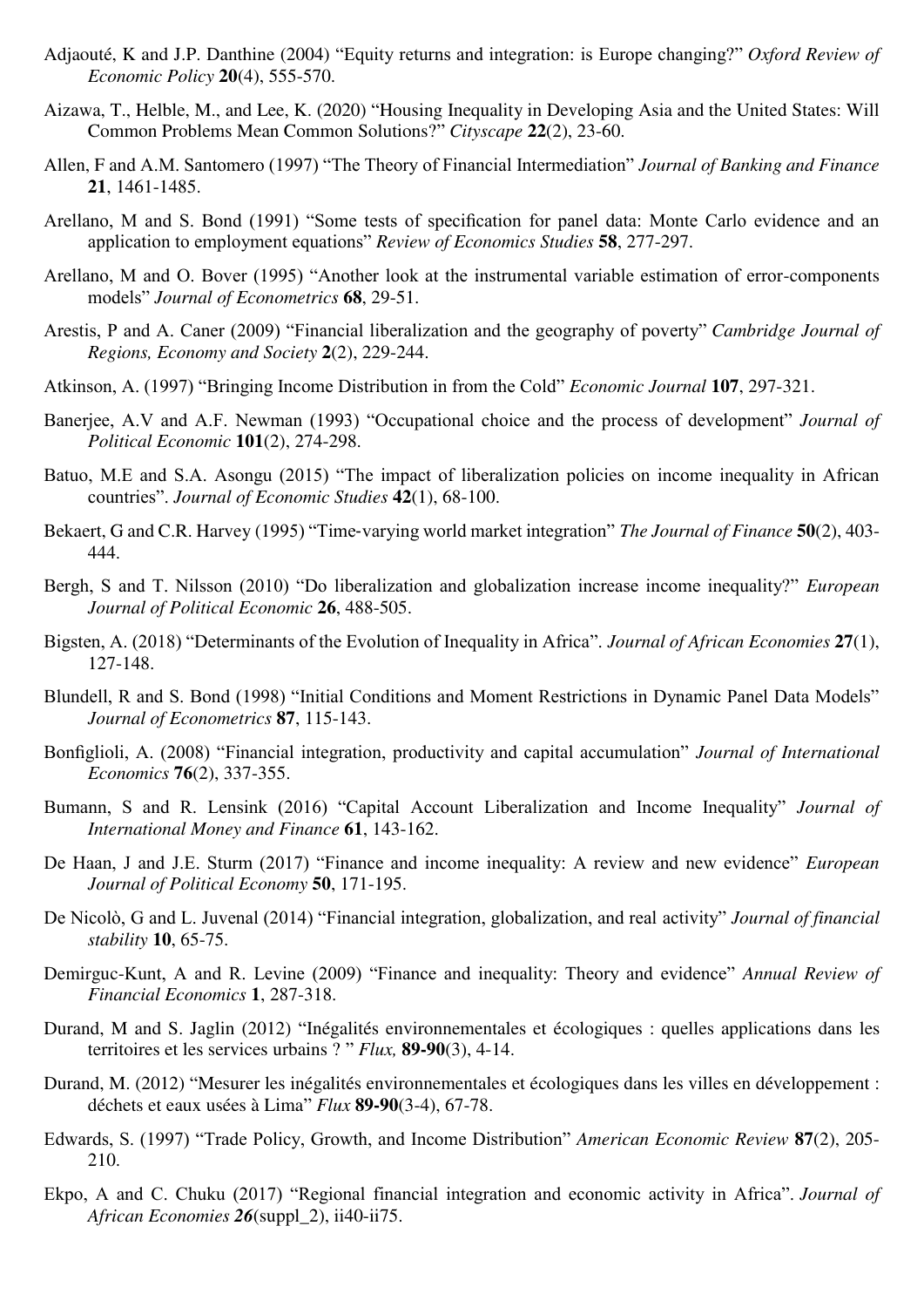- Erauskin, I and S.T. Turnovsky (2019) "International financial integration and income inequality in a stochastically growing economy" *Journal of International Economics* **119**, 55-74.
- Florian, D., Fuest, C., and Potrafke, N. (2017) "Globalization and Income Inequality Revisited" Fellowship Initiative Challenges to Integrated Markets. Discussion Paper 056 | July 2017.
- Fosu, A. (2018) "Economic Structure, Growth, and Evolution of Inequality and Poverty in Africa: An Overview" *Journal of African Economies* **27**(1), 1-9.
- Galor, O and J. Zeira (1993) "Income distribution and macroeconomics" *The Review of Economic Studies* **60**(1), 35-52.
- Gereffi, G. (2009) "Development models and industrial upgrading in China and Mexico". *European Sociological Review* **25**(1), 37-51.
- Gregorio, J.D. (1996) "Borrowing constraints, human capital accumulation, and growth" *Journal of Monetary Economic* **37**(1), 49-71.
- Ifeakachukwu N. P. (2020) "Globalization, Economic Growth and Income Inequality in Nigeria" *Indian Journal of Human Development* **14**(2), 202-212.
- IMF (2018) *International financial statistics*. International Monetary Fund, Statistics Department.
- Inekwe, J.N., Jin, Y.I., and Valenzuela, M.A.R. (2018) "A new approach to financial integration and market income inequality" *Emerging Markets Review* **[37](https://www.sciencedirect.com/science/journal/15660141/37/supp/C)**, 134-147.
- Jaumotte, F., δall S., and Papageorgiou, C. (2013) "Rising Income Inequality: Technology, or Trade and Financial Globalization?" *Imf Economic Review* **61**(2), 271-309.
- Kanbur, R and J. Zhuang (2013) "Urbanization and inequality in Asia" *Asian Development Review* **30**(1), 131- 147.
- Kuznets, S. (1955) "Economic growth and income inequality" *American Economic Review* **45**, 1-28.
- Lachaud, J.P. (2006) "Urbanisation, pauvreté et capacités : nouveaux défis des stratégies de développement ? ". *Revue d'Economie Regionale Urbaine* **0**(3), 455-488.
- Lane, P.R and G.M. Milesi-Ferretti (2007) "The external wealth of nations mark II: Revised and extended estimates of foreign assets and liabilities, 1970-2004" *Journal of international Economics 73*(2), 223-250.
- Lane, P.R and G.M. Milesi-Ferretti (2017) "The external wealth of nations revisited: international financial integration in the aftermath of the global financial crisis" *IMF Economic Review* **66**(1), 189-222.
- Mahmood, S and Z.-M. Noor (2014) "Human capital and income inequality in developing countries: New evidence using the Gini coefficient". *Journal of Entrepreneurship and Business* **2**(1), 40-48.
- Merton, R and Z. Bodie (1995) "A Conceptual Framework for Analyzing the Financial Environment". In: D. B. Crane, K. A. Froot, Scott P. Mason, André Perold, R. C. Merton, Z. Bodie, E. R. Sirri, and P. Tufano (Eds.), A Conceptual Framework for Analyzing the Financial Environment, Chapter 1, Harvard Business School Press, Boston, pp. 3-31.
- Ni, N and Y. Liu (2019) "Financial liberalization and income inequality: A meta-analysis based on cross-country studies" *China Economic Review* **56**, 101306.
- Nikoloski, Z. (2012) "Financial sector development and inequality: Is there a financial Kuznets curve?" *Journal of International Development* **25**(7), 897-911.
- UN-Habitat (2018) *Housing and slum upgrading*. Nairobi, Kenya.
- UN-Environment (2018) *Putting the environment at the heart of people's lives*. Nairobi, Kenya.
- Park, K.H. (2017) "Education, globalization, and income inequality in Asia". *ADBI Working Paper No. 732*, Asian Development Bank Institute.
- PNUD (2017) *Income Inequality Trends in sub-Saharan Africa: Divergence, Determinants and Consequences,* Programme des Nations Unies pour le développement, 28 p.